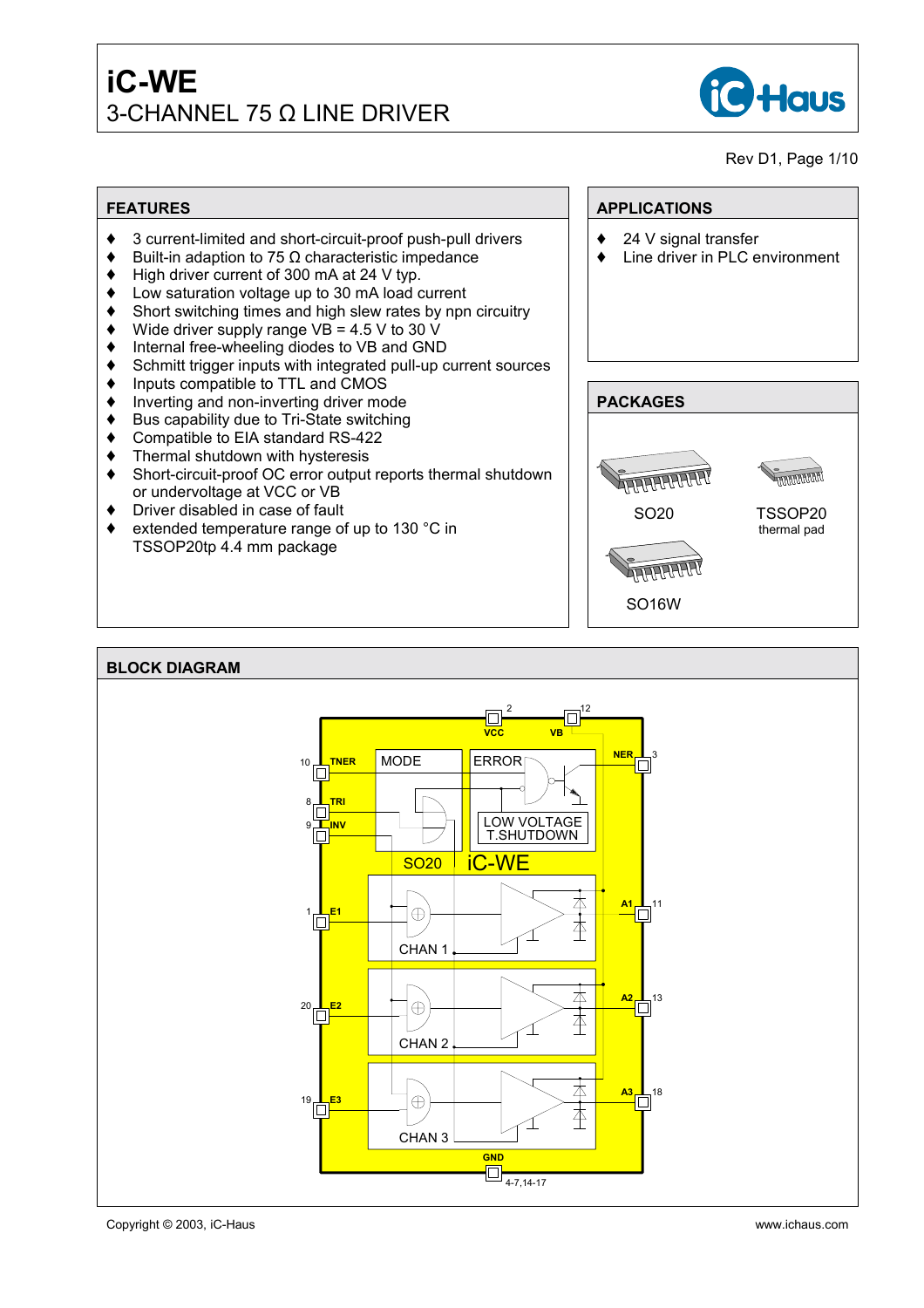

Rev D1, Page 2/10

## **DESCRIPTION**

The iC-WE is a high-speed monolithic line driver circuit for three independent channels with built-in characteristic impedance adaption for 75Ω lines. The push-pull outputs are designed for a high driver power of typ. 300mA at 24V. They are current-limited and short-circuit protected by thermal shut-down at overtemperature. Clamp diodes to VB and to GND protect the IC outputs against echoes of mismatched lines and against damage due to ESD according to MIL-STD-883.

All inputs are Schmitt triggers and contain current sources from the 5V supply VCC which select a defined High Level without external wiring. Clamp diodes to VCC and to GND furnish ESD protection.

Using the INVert input it is possible to switch all channels to inverting or non-inverting operation. This enables a data transmission with balanced line activation using two iC-WE devices. For bus applications the final stages can be forced to a high impedance state using the TRI-State input.

The circuit monitors supply voltages VB and VCC as well as the chip temperature and switches all final stages to high impedance in the event of a fault. The NER output which is constructed as an open collector and is also short-circuit proof reports the fault via the connected line. The error input TNER can be linked to message outputs of other ICs and allows iC-WE to report a system fault message. If the supply voltage VCC cancels, NER becomes highly resistive.



To enhance heat removal, the TSSOP20 package offers a large area pad to be soldered (a connection is only permitted to GND).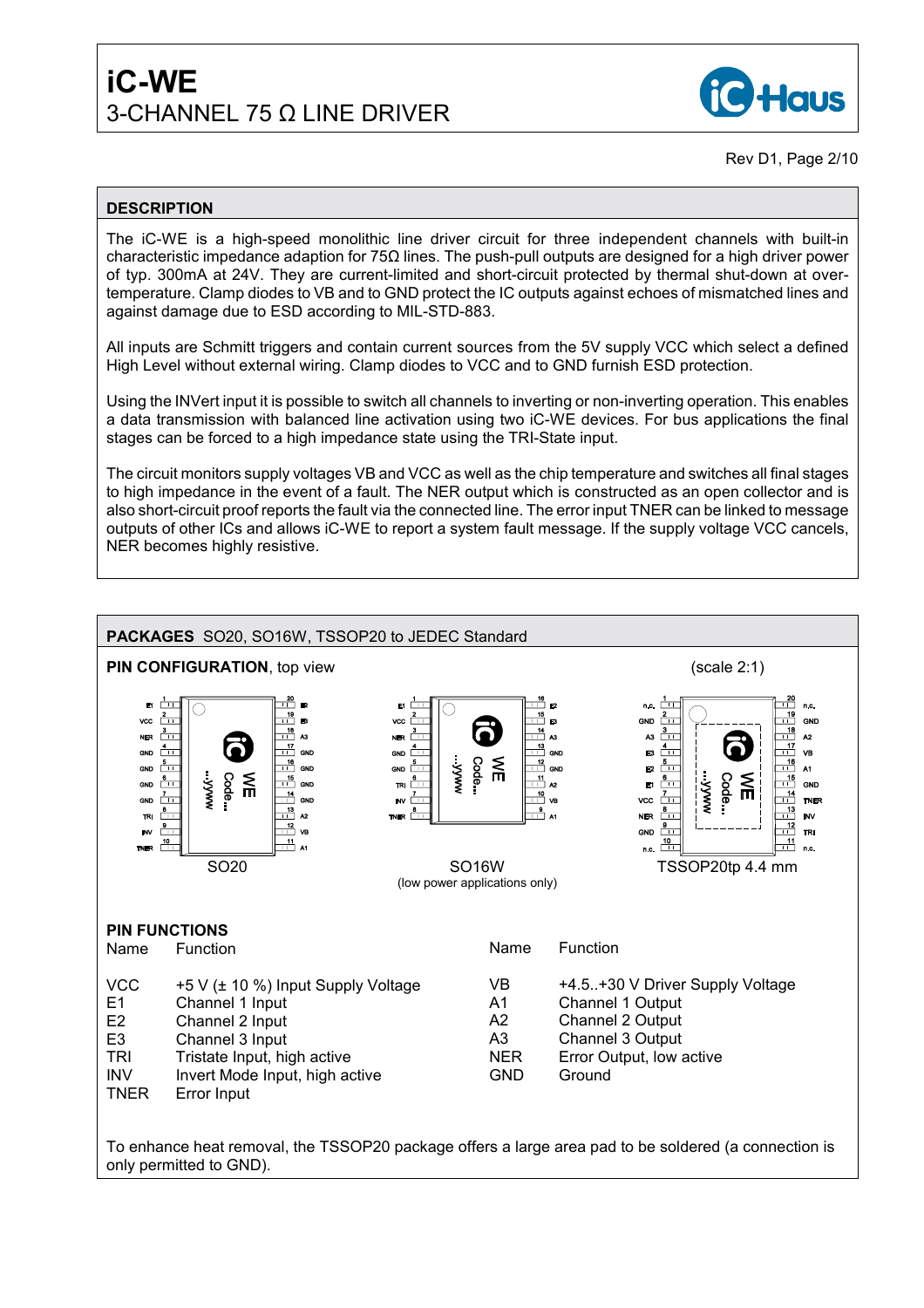

Rev D1, Page 3/10

#### **ABSOLUTE MAXIMUM RATINGS**

Values beyond which damage may occur; device operation is not guaranteed.

| <b>Item</b>     | Symbol      | <b>IParameter</b>                        | <b>Conditions</b>                                                         | Fig. |        |      | Unit |
|-----------------|-------------|------------------------------------------|---------------------------------------------------------------------------|------|--------|------|------|
|                 |             |                                          |                                                                           |      | Min.   | Max. |      |
| <b>G001 VCC</b> |             | <b>Supply Voltage</b>                    |                                                                           |      | 0      |      | V    |
| G002 VB         |             | <b>Driver Supply Voltage</b>             |                                                                           |      | 0      | 32   | V    |
| $G003$ $I(A)$   |             | Output Current in A1.3                   |                                                                           |      | $-800$ | 800  | mA   |
| G004 $ I(E) $   |             | Input Current in E13, INV, TRI, TNER     |                                                                           |      | -4     | 4    | mA   |
|                 | G005 V(NER) | Voltage at NER                           |                                                                           |      |        | 32   | V    |
|                 | G006 I(NER) | <b>ICurrent in NER</b>                   |                                                                           |      |        | 25   | mA   |
| $E001$ $Vd()$   |             | <b>ESD Susceptibility</b><br>at all pins | MIL-STD-883, Method 3015, HBM<br>100 pF discharged through 1.5 k $\Omega$ |      |        | 2    | kV   |
| TG1             | -ITi        | Operating Junction Temperature           |                                                                           |      | -40    | 165  | °C   |
| TG2 Ts          |             | Storage Temperature Range                |                                                                           |      | -40    | 150  | °C   |

# **THERMAL DATA**

Operating Conditions:  $VB = 4.5.30$  V, VCC =  $5$  V  $\pm$  10 %

| <b>Item</b> | Symbol | Parameter                                                                              | <b>Conditions</b>                                                                 | Fig. |                |      | Unit       |          |
|-------------|--------|----------------------------------------------------------------------------------------|-----------------------------------------------------------------------------------|------|----------------|------|------------|----------|
|             |        |                                                                                        |                                                                                   |      | Min.           | Typ. | Max.       |          |
| Г1          | ITa    | <b>Operating Ambient Temperature</b><br>Range<br>(extended range to -40 °C on request) | <b>IC-WE SO16W</b><br>IC-WE SO20, IC-WE TSSOP20                                   |      | $-25$<br>$-25$ |      | 125<br>130 | °C<br>°C |
| T2          | Rthia  | Thermal Resistance SO20<br>Chip to Ambient                                             | surface mounted with ca. 2 cm <sup>2</sup> heat<br>sink at leads (see Demo Board) |      |                | 35   | 45         | K/W      |
| T3          | Rthja  | Thermal Resistance SO16W<br>Chip to Ambient                                            | surface mounted with ca. 2 cm <sup>2</sup> heat<br>sink at leads                  |      |                | 55   | 75         | K/W      |
| T4          | Rthja  | Thermal Resistance TSSOP20<br>Chip to Ambient                                          | surface mounted, thermal pad<br>soldered to ca. 2 cm <sup>2</sup> heat sink       |      |                | 30   | 40         | K/W      |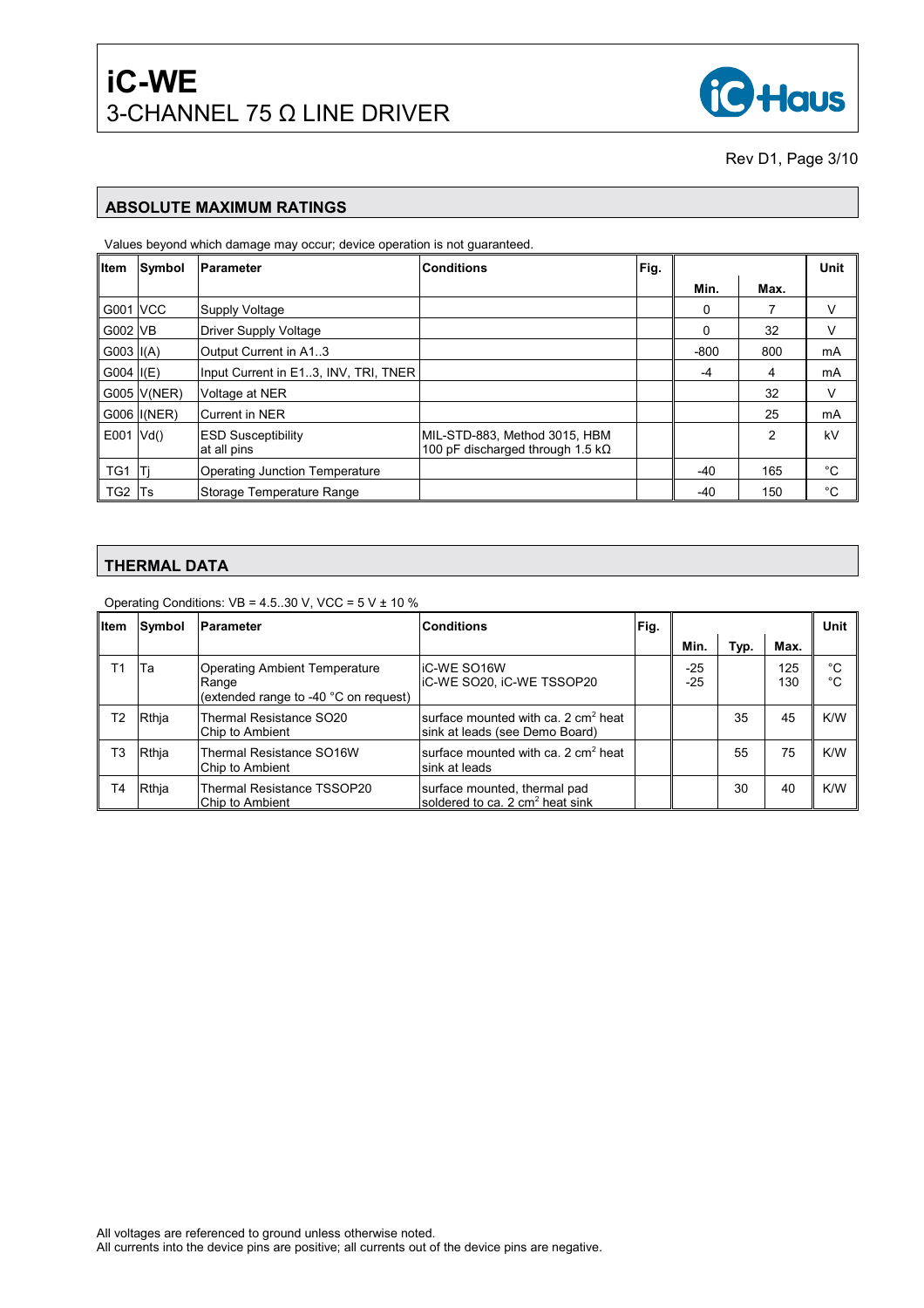

Rev D1, Page 4/10

#### **ELECTRICAL CHARACTERISTICS**

Operating Conditions:

VB = 4.5..30 V, VCC = 5 V  $\pm$  10 %, Tj = -40..125 °C, unless otherwise noted

| Item | Symbol                    | Parameter                                         | <b>Conditions</b>                                  | Tj.                      | Fig. |                               |                      |                             | Unit                 |
|------|---------------------------|---------------------------------------------------|----------------------------------------------------|--------------------------|------|-------------------------------|----------------------|-----------------------------|----------------------|
|      |                           |                                                   |                                                    | $^{\circ}C$              |      | Min.                          | Typ.                 | Max.                        |                      |
|      | <b>Total Device</b>       |                                                   |                                                    |                          |      |                               |                      |                             |                      |
| 001  | <b>VCC</b>                | Permissible Supply Voltage<br>Range               |                                                    |                          |      | 4.5                           |                      | 5.5                         | V                    |
| 002  | I(VCC)                    | Supply Current in VCC                             |                                                    | -40<br>27<br>80<br>125   |      | 8<br>8<br>8<br>8              | 15<br>14<br>13<br>12 | 24<br>23<br>21<br>19        | mA<br>mA<br>mA<br>mA |
| 003  | <b>VB</b>                 | Permissible Driver Supply Voltage<br>Range        |                                                    |                          |      | 4.5                           |                      | 30                          | $\vee$               |
| 004  | I(VB)lo                   | Supply Current in VB                              | $A1.3 = 10$                                        | $-40$<br>27<br>80<br>125 |      | 8<br>6<br>5<br>4              | 16<br>14<br>12<br>11 | 24<br>21<br>18<br>15        | mA<br>mA<br>mA<br>mA |
| 005  | I(VB)hi                   | Supply Current in VB                              | $A13 = h_i$ , $I(A13) = 0$                         | -40<br>27<br>80<br>125   |      | $\overline{7}$<br>6<br>4<br>3 | 11<br>9<br>7<br>5    | 14<br>12<br>10<br>8         | mA<br>mA<br>mA<br>mA |
| 006  | I(VB)Tri                  | Supply Current in VB,<br><b>Outputs Tri-State</b> | $TRI = hi,$<br>$V(A13) = -0.3VB + 0.3 V$           | $-40$                    |      |                               |                      | 1.2<br>1.4                  | mA<br>mA             |
|      | <b>Driver Outputs A13</b> |                                                   |                                                    |                          |      |                               |                      |                             |                      |
| 101  | Vs()lo                    | Saturation Voltage lo                             | $I(A) = 10$ mA                                     | -40<br>27<br>80<br>125   |      |                               |                      | 1.15<br>1.05<br>1.05<br>1.0 | V<br>٧<br>٧<br>V     |
| 102  | Vs()lo                    | Saturation Voltage lo                             | $I(A) = 30$ mA                                     | -40<br>27<br>80<br>125   |      |                               |                      | 1.55<br>1.5<br>1.5<br>1.4   | V<br>٧<br>V<br>V     |
| 103  | Vs()hi                    | Saturation Voltage hi                             | $Vs(hi = VB - V(A)),$<br>$I(A) = -10$ mA           | $-40$<br>27<br>80<br>125 |      |                               |                      | 1.1<br>1.0<br>1.0<br>0.9    | V<br>٧<br>V<br>V     |
| 104  | Vs()hi                    | Saturation Voltage hi                             | $Vs(hi = VB - V(A)),$<br>$I(A) = -30$ mA           | $-40$<br>27<br>80<br>125 |      |                               |                      | 1.45<br>1.4<br>1.4<br>1.3   | V<br>V<br>٧<br>V     |
| 105  | Isc()hi                   | Short-Circuit Current hi                          | $VB = 30 V, V(A) = 0$                              |                          |      | $-800$                        | $-500$               | $-300$                      | mA                   |
| 106  | Isc()lo                   | Short-Circuit Current lo                          | $VB = 30 V, V(A) = VB$                             |                          |      | 300                           | 500                  | 800                         | mA                   |
| 107  | Rout()                    | Output Impedance                                  | $VB = 30 V, V(A) = 15 V$                           |                          |      | 40                            | 75                   | 100                         | Ω                    |
| 108  | SR()hi                    | Slew-Rate hi                                      | $VB = 30 V$ , $CL = 100 pF$                        |                          |      |                               | 250                  |                             | $V/\mu s$            |
| 109  | SR()lo                    | Slew-Rate lo                                      | $VB = 30 V$ , $CL = 100 pF$                        |                          |      |                               | 1500                 |                             | $V/\mu s$            |
| 110  | 10()                      | Off-State Current                                 | $TRI = hi, V(A) = 0.VB$                            |                          |      | $-50$                         |                      | 50                          | $\mu A$              |
| 111  | Vc()hi                    | Clamp Voltage hi                                  | $Vc()hi = V(A) - VB,$<br>TRI = hi, $I(A) = 100$ mA |                          |      | 0.4                           |                      | 1.5                         | V                    |
| 112  | Vc()lo                    | Clamp Voltage lo                                  | TRI = hi, $I(A) = -100$ mA                         |                          |      | $-1.5$                        |                      | $-0.4$                      | V                    |
|      | Inputs E13                |                                                   |                                                    |                          |      |                               |                      |                             |                      |
| 201  | Vt()hi                    | Threshold Voltage hi                              |                                                    |                          |      |                               |                      | 40                          | %VCC                 |
| 202  | $Vt()$ lo                 | Threshold Voltage lo                              |                                                    |                          |      | 30                            |                      |                             | %VCC                 |
| 203  | Vt()hys                   | Input Hysteresis                                  | Vhys = $Vt()hi - Vt()lo$                           |                          |      | 35                            | 110                  |                             | mV                   |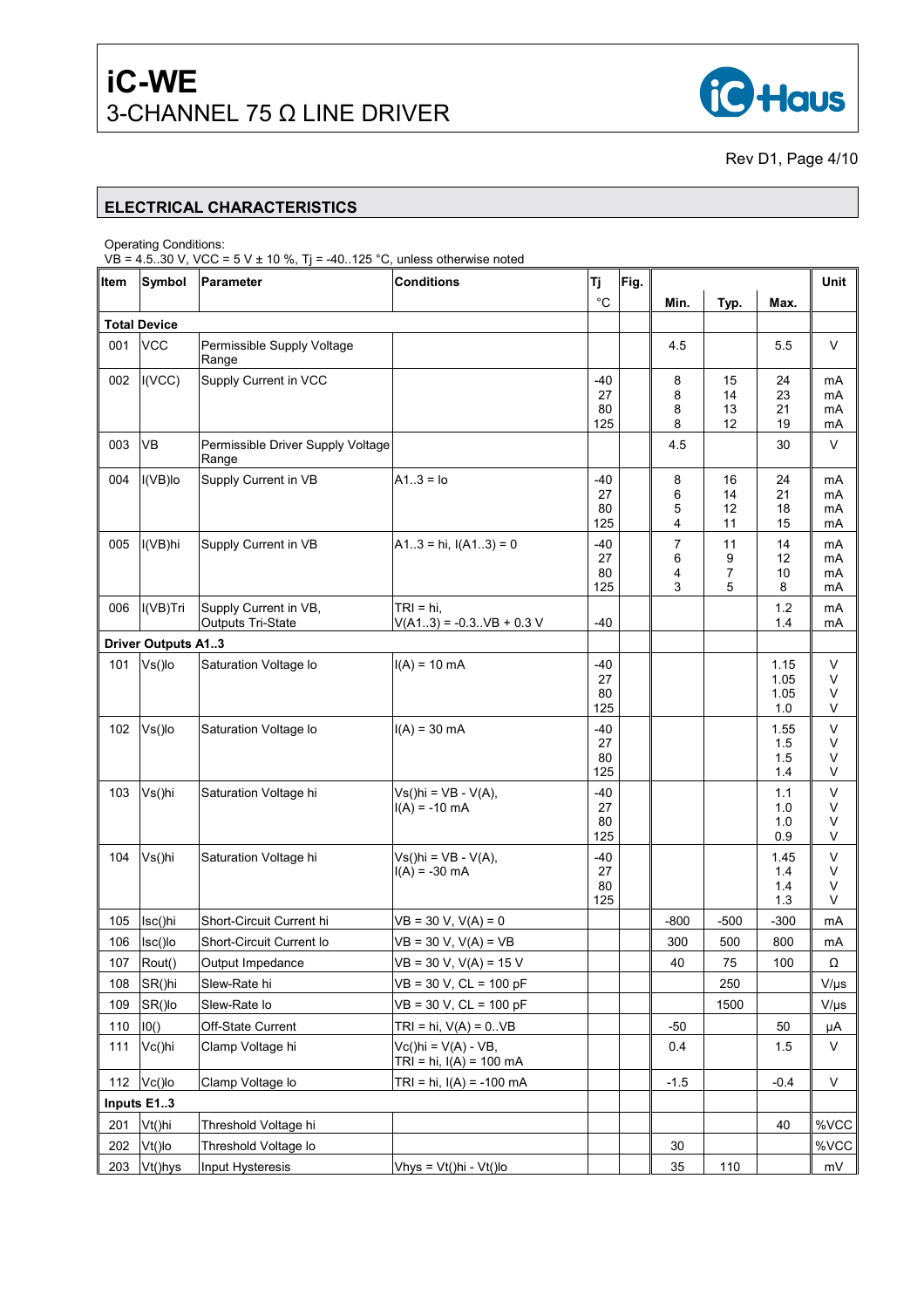

Rev D1, Page 5/10

#### **ELECTRICAL CHARACTERISTICS**

Operating Conditions:

VB = 4.5..30 V, VCC = 5 V  $\pm$  10 %, Tj = -40..125 °C, unless otherwise noted

| Item | Symbol                 | <b>Parameter</b>                                                | Conditions                                        | Tj        | Fig. |            |      |                   | Unit           |
|------|------------------------|-----------------------------------------------------------------|---------------------------------------------------|-----------|------|------------|------|-------------------|----------------|
|      |                        |                                                                 |                                                   | °C        |      | Min.       | Typ. | Max.              |                |
|      | Inputs E13 (continued) |                                                                 |                                                   |           |      |            |      |                   |                |
| 204  | lpu()                  | Pull-Up Current                                                 | $V(E) = 0.$ VCC - 1 V                             |           |      | 40         |      | 280               | μA             |
| 205  | Vc()hi                 | Clamp Voltage hi                                                | Vc(E)hi = V(E) - VCC, I(E) = 4 mA                 |           |      | 0.4        |      | 1.25              | $\vee$         |
| 206  | $Vc()$ lo              | Clamp Voltage lo                                                | $I(E) = -4 mA$                                    |           |      | $-1.25$    |      | $-0.4$            | $\vee$         |
| 207  | $tp(E-A)$              | Propagation Delay E→ A                                          |                                                   | 80<br>125 |      |            | 200  | 300<br>330<br>330 | ns<br>ns<br>ns |
| 208  | $\Delta$ tp()INV       | Delay Skew E→ A for<br>$INV = Io vs. INV = hi$                  |                                                   |           |      |            | 25   | 150               | ns             |
|      | <b>Error Detection</b> |                                                                 |                                                   |           |      |            |      |                   |                |
| 301  | <b>VCCon</b>           | Turn-on Threshold VCC                                           |                                                   |           |      | 4.0        |      | 4.49              | V              |
| 302  | <b>VCCoff</b>          | Undervoltage Threshold at VCC                                   | decreasing Supply VCC                             |           |      | 3.8        |      | 4.30              | V              |
| 303  | <b>VCChys</b>          | <b>Hysteresis</b>                                               | VCChys = VCCon - VCCoff                           |           |      | 130        |      |                   | mV             |
| 304  | VBon                   | Turn-on Threshold VB                                            |                                                   | $-40$     |      | 4.0<br>4.0 |      | 4.49<br>4.6       | $\vee$<br>V    |
| 305  | VBoff                  | Undervoltage Threshold at VB                                    | decreasing Supply VB                              |           |      | 3.8        |      | 4.35              | $\vee$         |
| 306  | <b>VBhys</b>           | <b>Hysteresis</b>                                               | Vbhys = Vbon - VBoff                              |           |      | 130        |      |                   | mV             |
| 307  | <b>VCC</b>             | Supply Voltage VCC for NER<br>Operation                         |                                                   |           |      | 2.6        |      | 5.5               | V              |
| 308  | Vs(NER)                | Saturation Voltage Io at NER                                    | $I(NER) = 5 mA$                                   |           |      |            |      | 0.7               | V              |
| 309  | lsc(NER)               | Short-Circuit Current Io in NER                                 | V(NER) = 030 V                                    |           |      | 5          |      | 30                | mA             |
| 310  | 10(NER)                | <b>Collector Off-State</b><br>Current in NER                    | $V(NER) = 0.30 V$ ,<br>NER = off or VCC < $0.3$ V |           |      |            |      | 10                | μA             |
| 311  | Toff                   | Thermal Shutdown Threshold                                      |                                                   |           |      | 150        |      | 175               | °C             |
| 312  | Ton                    | Thermal Lock-on Threshold                                       | decreasing temperature                            |           |      | 125        |      | 160               | °C             |
| 313  | Thys                   | <b>Thermal Shutdown Hysteresis</b>                              | Thys = $T$ off - $T$ on                           |           |      |            | 20   |                   | $^{\circ}C$    |
|      |                        | Mode Select INV, TRI, TNER                                      |                                                   |           |      |            |      |                   |                |
| 401  | Vt()hi                 | Threshold Voltage hi                                            |                                                   |           |      |            |      | 40                | %VCC           |
| 402  | $Vt()$ lo              | Threshold Voltage lo                                            |                                                   |           |      | 30         |      |                   | %VCC           |
| 403  | Vt()hys                | Input Hysteresis                                                | Vt()hys = Vt()hi - Vt()lo                         |           |      | 40         | 90   |                   | mV             |
| 404  | lpu()                  | Pull-Up Current                                                 | $V() = 0.$ VCC - 0.8 V                            |           |      | 35         | 100  | 250               | μA             |
| 405  | Vc()hi                 | Clamp Voltage hi                                                | $Vc()$ hi = V() - VCC, I() = 4 mA                 |           |      | 0.4        |      | 1.25              | V              |
| 406  | Vc()lo                 | Clamp Voltage lo                                                | $I() = -4 mA$                                     |           |      | $-1.25$    |      | -0.4              | V              |
| 407  | tpz<br>(TRI-A)         | Propagation Delay TRI $\rightarrow$ A<br>(A: lo,hi → Tri-State) | $RL(A) = 1 k\Omega$<br>$RL(VCC, A) = 1 k\Omega$   |           |      |            |      | 5                 | μs             |
| 408  |                        | tp(INV-A) Propagation Delay INV $\rightarrow$ A                 |                                                   |           |      |            |      | 5                 | μs             |
| 409  | NER)                   | tp(TNER- Propagation Delay TNER $\rightarrow$ NER               |                                                   |           |      |            |      | 5                 | μs             |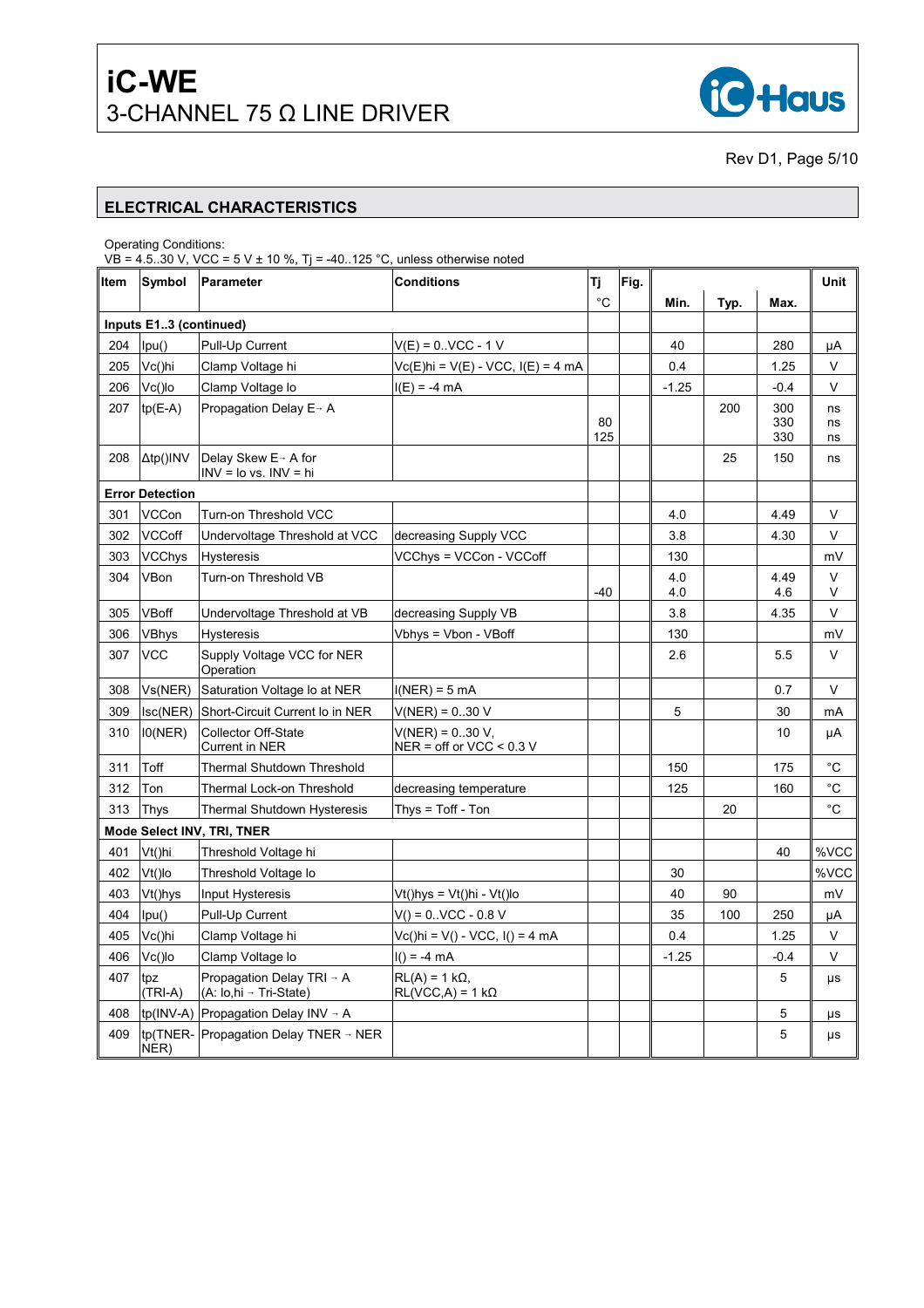

### **APPLICATIONS INFORMATION**

Line drivers for automation & control equipment connect digital signals with TTL or CMOS levels to 24 V systems via cables. Due to possible short-circuits, the drivers are current-limited and lock out in the event of overtemperature.

The maximum permissible signal frequency depends on the capacitive load of the outputs (cable length) or the consequential power dissipation in the iC-WE.

Except for saturation voltages, the maximum output voltage corresponds to supply voltage VB when the output is open. Fig. 1 shows the typical DC output characteristic of a driver as a function of the load. The differential output resistance is about 75  $Ω$  in broad ranges.

Every open-circuited input is set to high level by an internal pull-up current source; an additional interconnection with VCC enhances the interference immunity. An input can be set to low level in response to a short-circuit or a resistance (<7.5 kΩ) to GND.

### **LINE EFFECTS**

In PLC systems, data transmission with 24 V signals is generally conducted without a line termination with the characteristic impedance. A mismatched line end produces reflections which travel back and forth if there is no line adapter at the driver end either. The transmission is disrupted in case of high-speed pulse trains.

In the iC-WE, signal reflection is prevented by an integrated characteristic impedance adapter, as shown in Fig. 2.

During a pulse transmission the amplitude at the output of the iC-WE initially only increases to about one half the level of supply voltage VB since the internal resistance of the driver and the line characteristic impedance form a voltage divider. A wave with this amplitude is injected into the line and experiences a total reflection at the high impedance end of the line following a delay based on the length of the cable. The open or high impedance terminated end of the line exhibits a voltage maximum with double amplitude since outgoing and reflected wave are superimposed.



Fig. 1: Influence of load on output voltage



Fig. 2: Reflections due to open line end



Fig. 3: Pulse transmission and transit times

Following a further delay the reflected wave also increases the driver output to twice the amplitude of the wave initially injected, possibly capped by the integrated diode suppressor circuit. The integrated characteristic impedance adaption in the iC-WE prevents another reflection and the voltage achieved is maintained along and at the end of the line.

A mismatch between the iC-WE and the line influences the level of the initially injected wave and produces reflections at the driver end. The output signal may have a number of graduations. Nonetheless, lines with characteristic impedances in the range 40 to 150  $\Omega$  permit satisfactory transmissions.

Fig. 3 shows the transmission of a short pulse of 1.5 µs. The signal delay to the end of the cable (here 100 m) is markedly longer than the transit time in the iC-WE driver.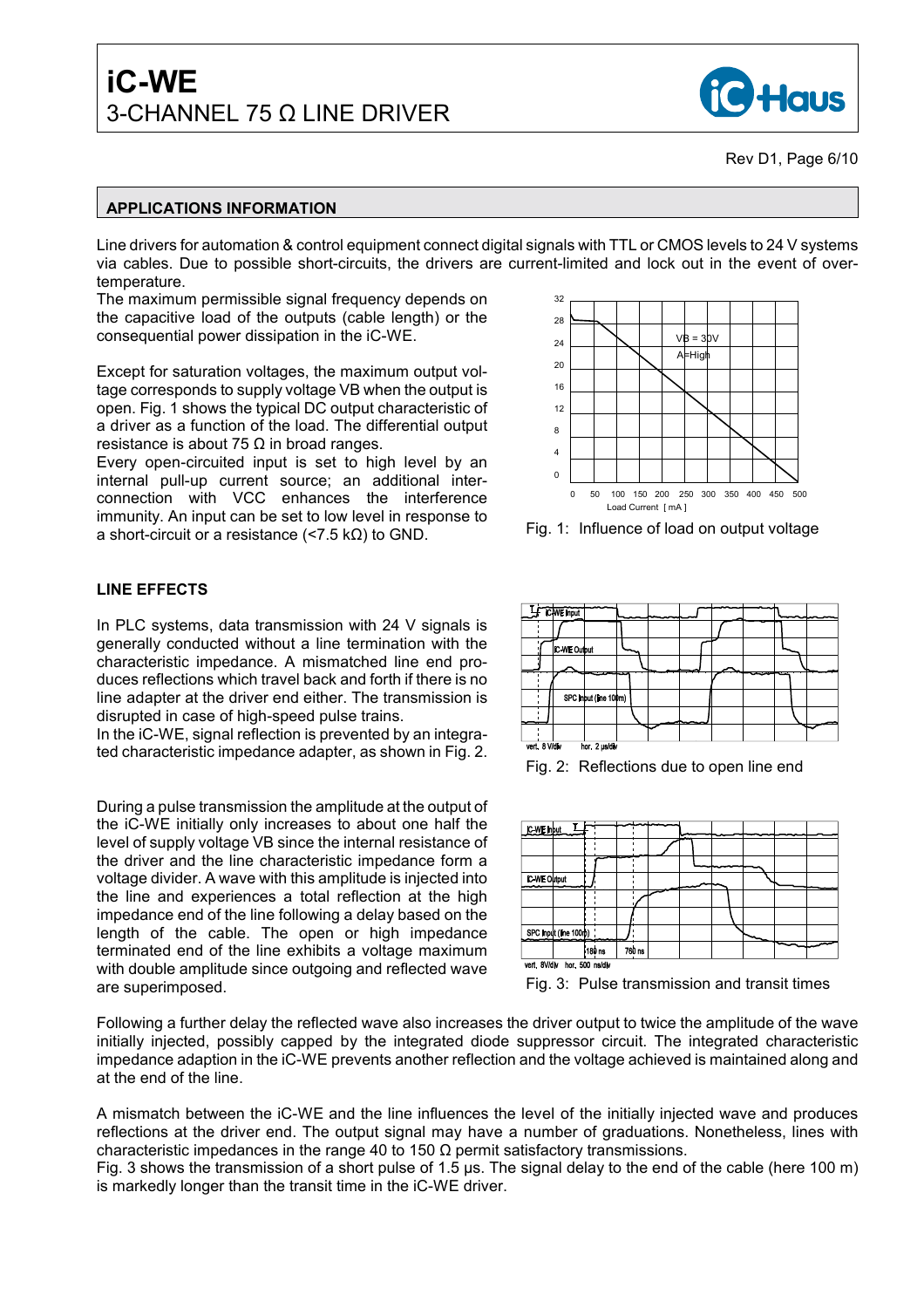

Rev D1, Page 7/10

### **EXAMPLE 1:** Balanced data transmission over twisted-pair cables

For balanced data transmission two iC-WE devices can be operated in parallel at the inputs with different programming of the individual INVert input. The OC error outputs NER are linked for the system fault message.



Fig. 4: Balanced data transmission

#### **EXAMPLE 2:** Incremental encoder

Fig. 5 shows the iC-WE being used in an optical encoder system together with the iC-Haus incremental encoder iC-WT.

The iC-WT device is an evaluating IC for photodiode arrays used in incremental lengths and angle measuring systems. It preprocesses the sensor signals for transmission with line driver iC-WE. At the receive end the programmable logic controller (PLC) interface can be via optocoupler.

The preprocessed sensor signals are transmitted over cable by the iC-WE with asymmetrical activation. A high interference immunity is achieved as a result of the high output amplitude and the integrated characteristic adaption of the iC-WE.

The 24 V power supply is conducted over the cable from the PLC end. A voltage regulator generates the 5 V supply to the encoder system. It is favourable to use the iC-WD switching regulator device instead of aconventional voltage regulator. This switched-mode power supply IC operates from 8 to 30 V input voltage and contains two 5 V post regulators. Analog and digital devices can thus receive separate supply voltages.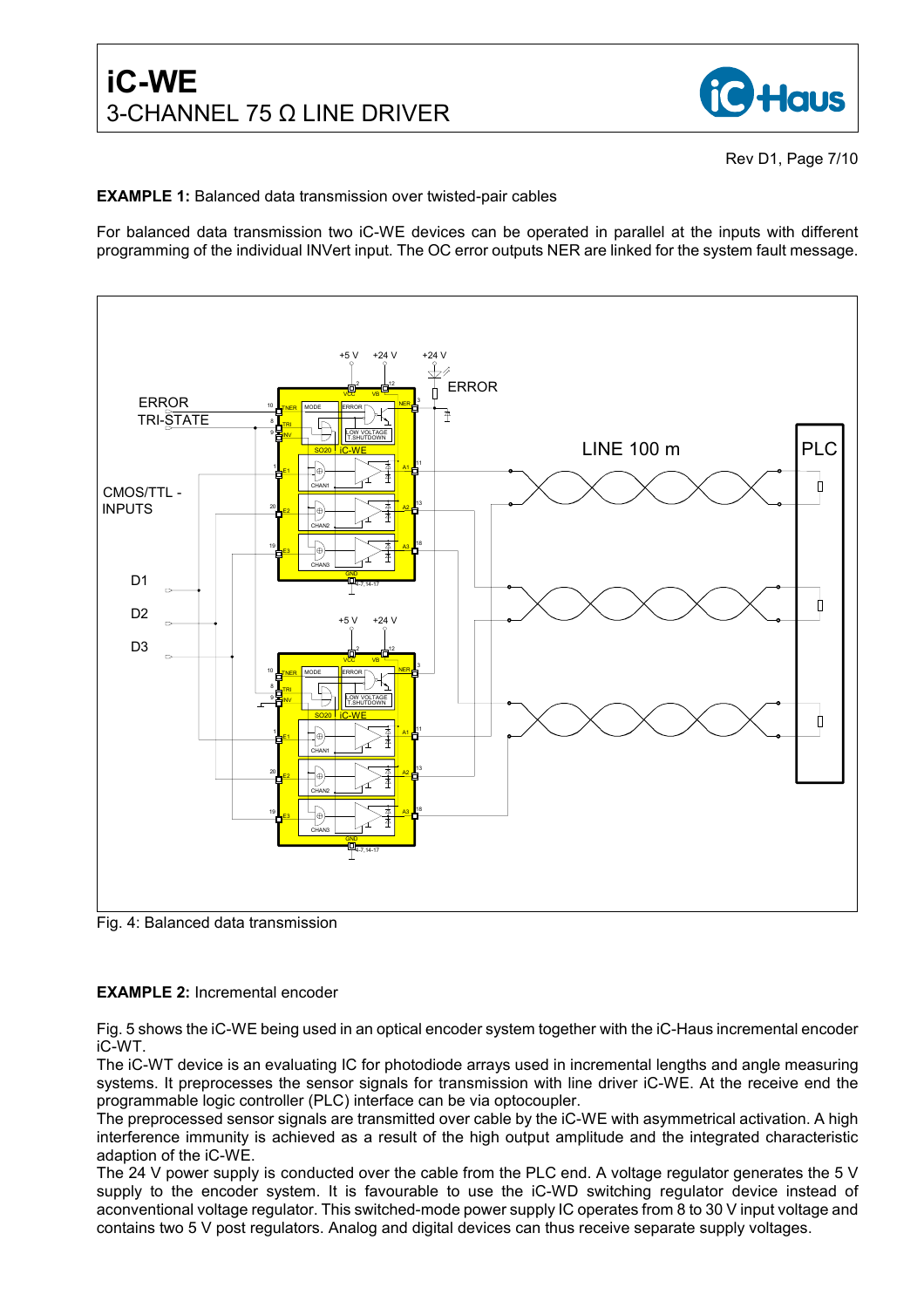

The error input TNER on the iC-WE can be utilized to conduct a fault signal from the incremental encoder to the output NER and then to the receiver.

For protection against voltage peaks from the cable, the state input TRI is wired to the RC combination R1, R2 and C5, which can be dimensioned for levels of up to 30 V at the PLC.



Fig. 5: Line driver iC-WE in the incremental encoder

### **PRINTED CIRCUIT BOARD LAYOUT**

The iC-WE's 8 GND terminals (pins 4-7 and 14-17) simultaneously function as thermal conductors and must be soldered to copper tracks with the greatest possible area of the PCB to ensure proper heat dissipation. Blocking capacitors to smooth the local IC supply voltages must be connected to VCC, VB and GND pins at the shortest possible intervals. C1 on the regulator in Fig. 3 is only necessary if the voltage regulator is more than about 3 cm away from the other ICs. C3 should not be less than 1 µF in order to block the 24 V supply.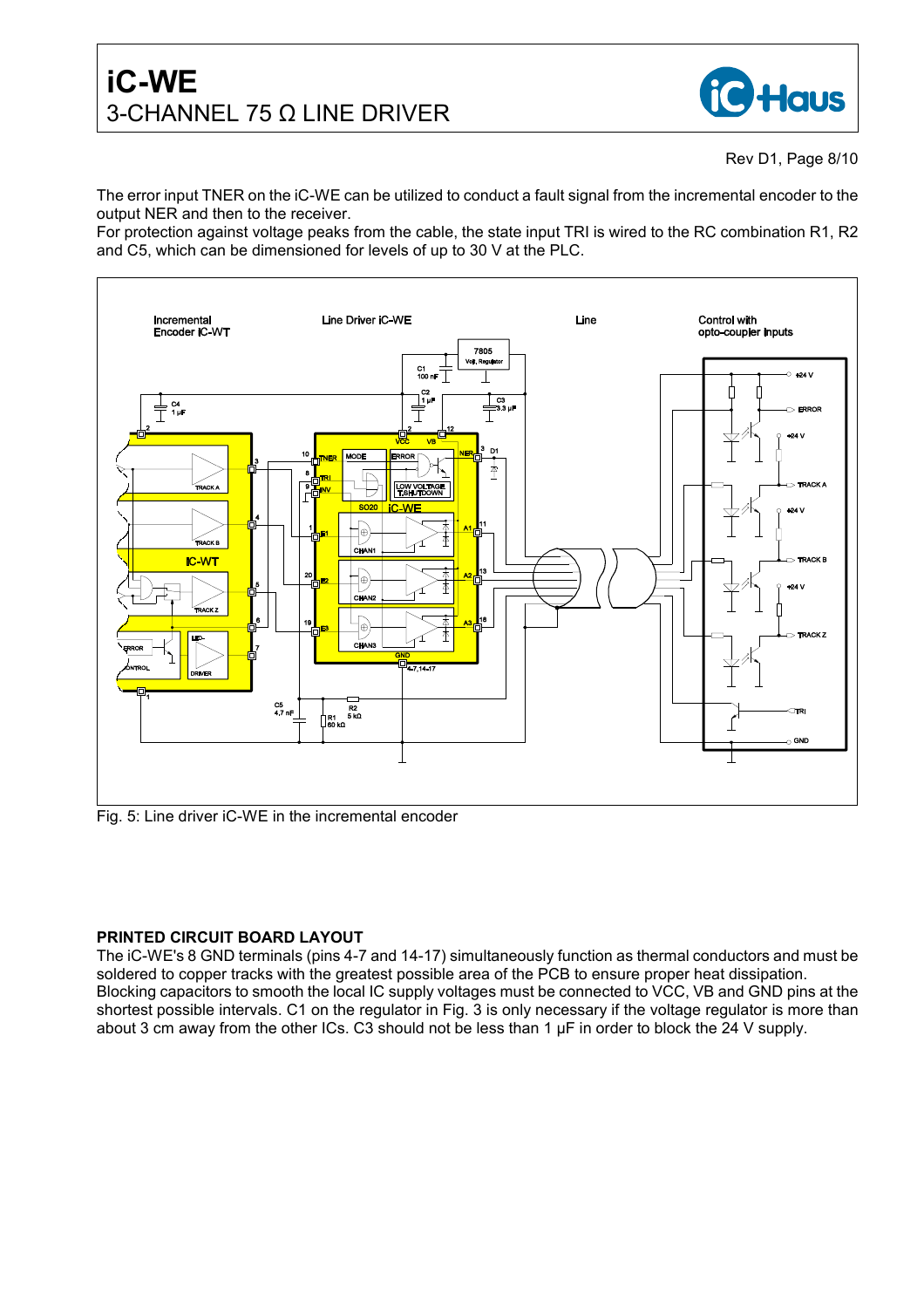

Rev D1, Page 9/10

# **DEMO BOARD**

The device iC-WE with SO20 package is equipped with a Demo Board for test purposes. Figures 6 to 8 show the wiring as well as the top and bottom layout of the test PCB.



Fig. 6: Schematic diagram of the Demo Board





Fig. 7: Demo Board (components side) Fig. 8: Demo Board (solder dip side)



This specification is for a newly developed product. iC-Haus therefore reserves the right to modify data without further notice. Please contact us to ascertain the current data. The data specified is intended solely for the purpose of product description and is not to be deemed guaranteed in a legal sense. Any claims for damage against us - regardless of the legal basis - are excluded unless we are guilty of premeditation or gross negligence.

We do not assume any guarantee that the specified circuits or procedures are free of copyrights of third parties. Copying - even as an excerpt - is only permitted with the approval of the publisher and precise reference to source.